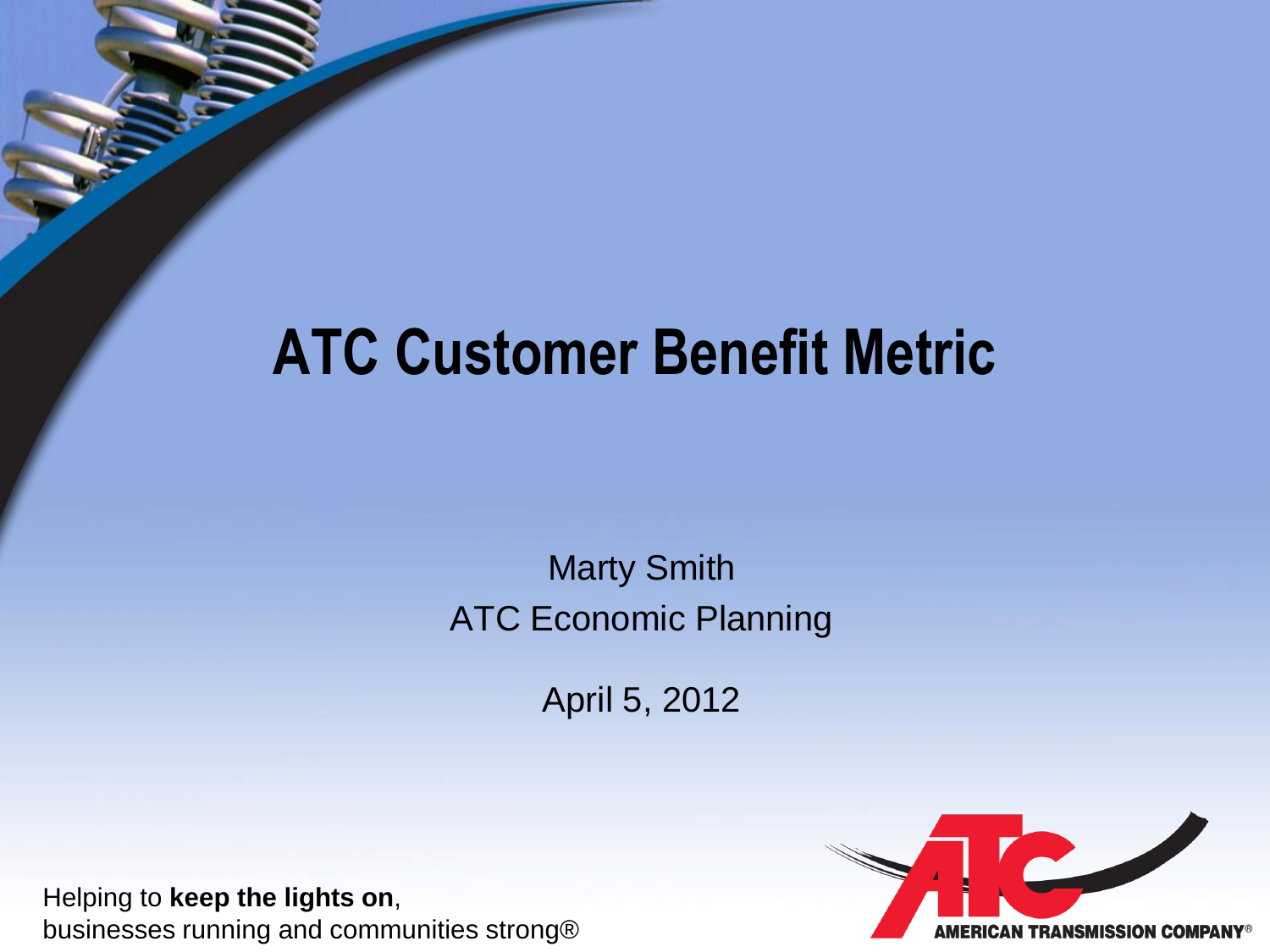## **Background**

- ATC has used the Customer Benefit (CB) Metric for several years to quantify the economic benefits to ATC customers
- ATC presented results for each specific component of the CB Metric at the previous Stakeholder meeting held on January 30<sup>th</sup>
- Stakeholders requested that ATC provide more detail on calculation of the CB Metric at a future stakeholder meeting

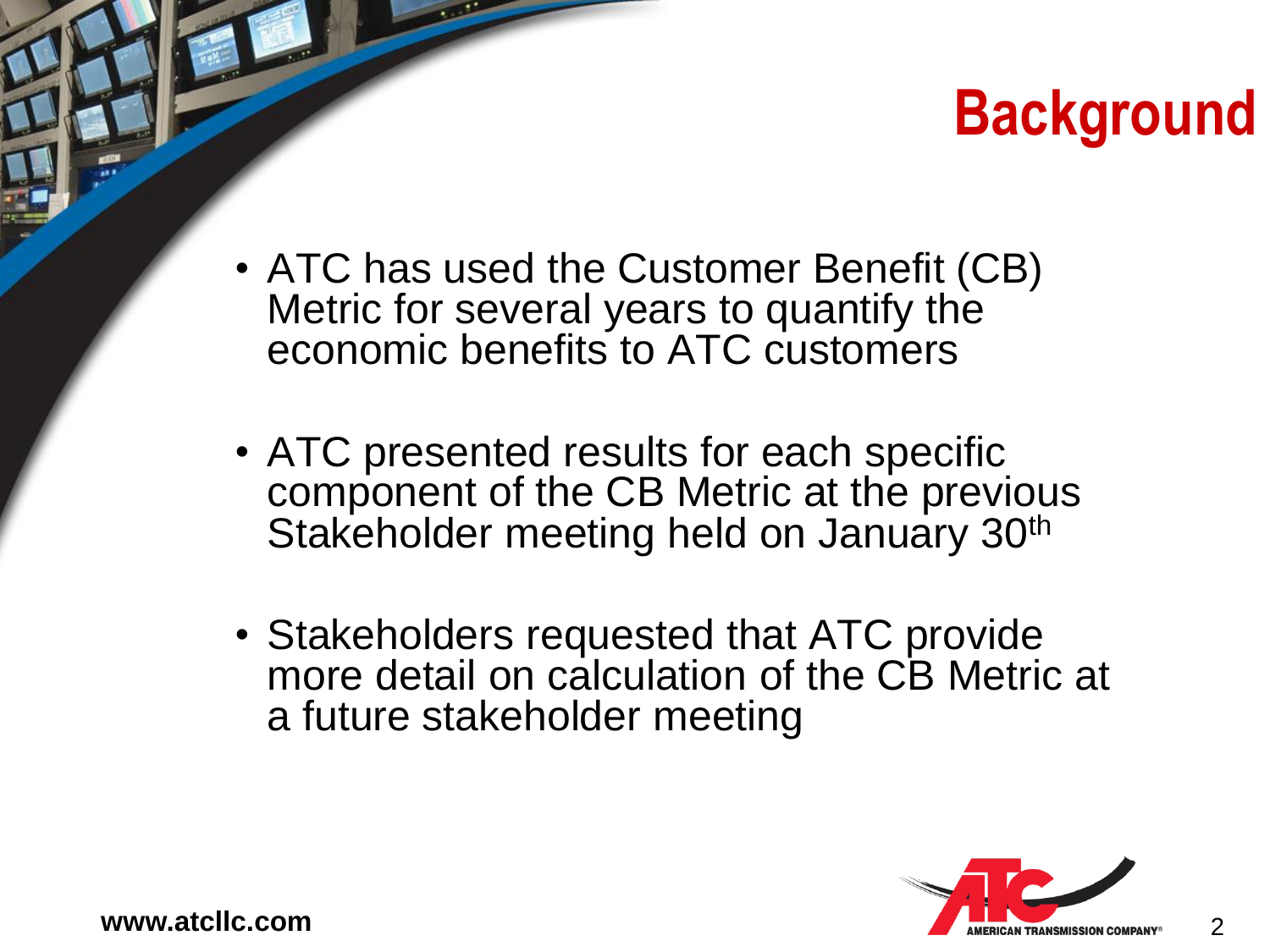# **Additional Economic Impacts Captured**

- The CB Metric explicitly takes into account
	- The degree of cost-based versus market based generation in Wisconsin;
	- The level of FTR coverage for ATC-internal generation;
	- The level of FTR coverage for imports into the ATC service area;
	- The extent to which a project may make additional FTRs available to LSEs into the ATC service area; and
	- The difference between marginal losses, loss refunds, and the PROMOD modeling of energy losses.

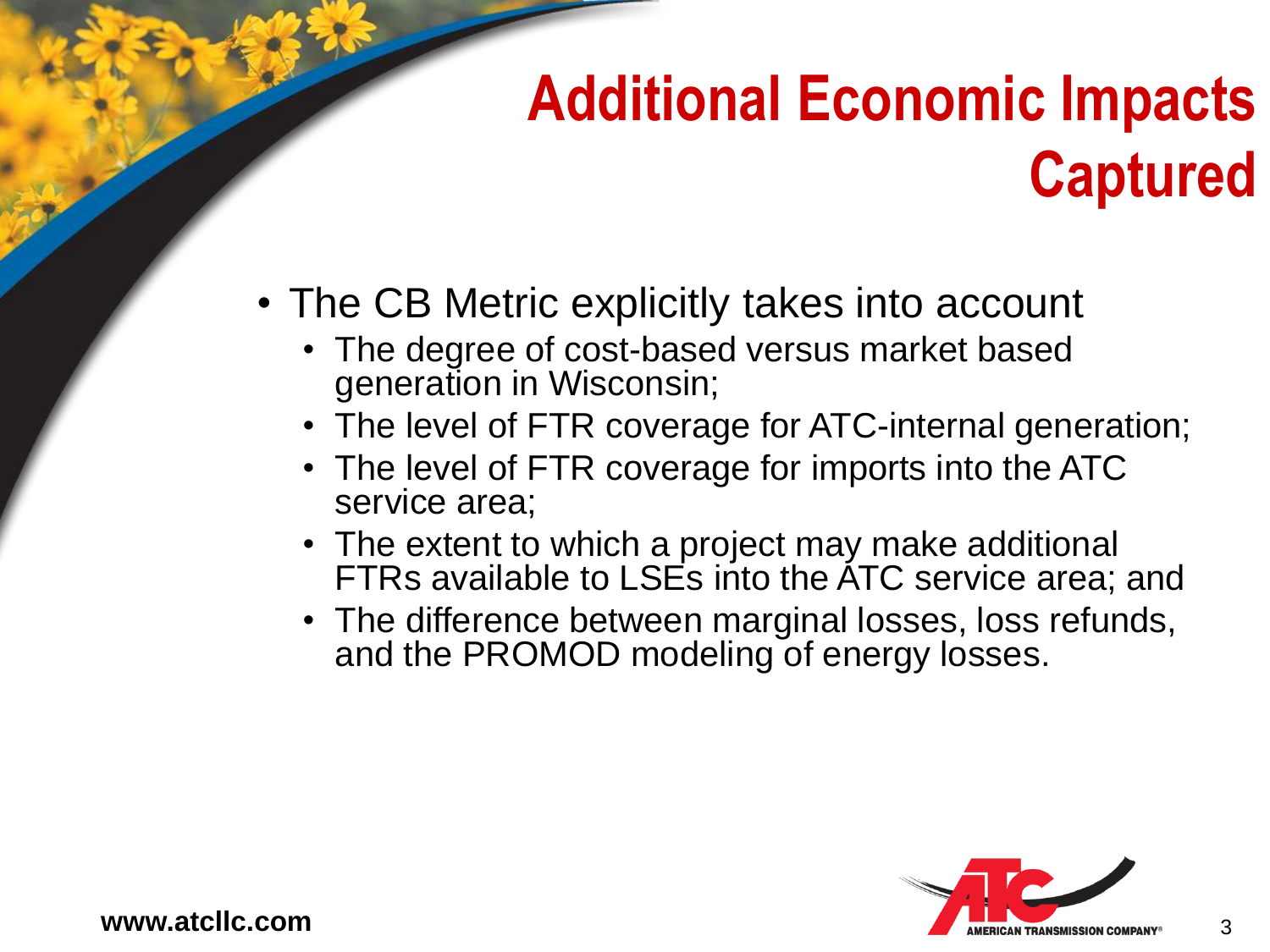## **Financial Settlement Calculation**

### *Settlements Format for CB Metric*

- Load Pays local Locational Marginal Price (LMP)
- Generator Revenues Received at local Gen LMP
- + Cost of Utility Generation (Production Cost\*)
- FTR Revenue to the Utility
- Loss Refund Revenues for over-collection
- = Impact to Ratepayers

\* Not settled through the MISO market



www.atcllc.com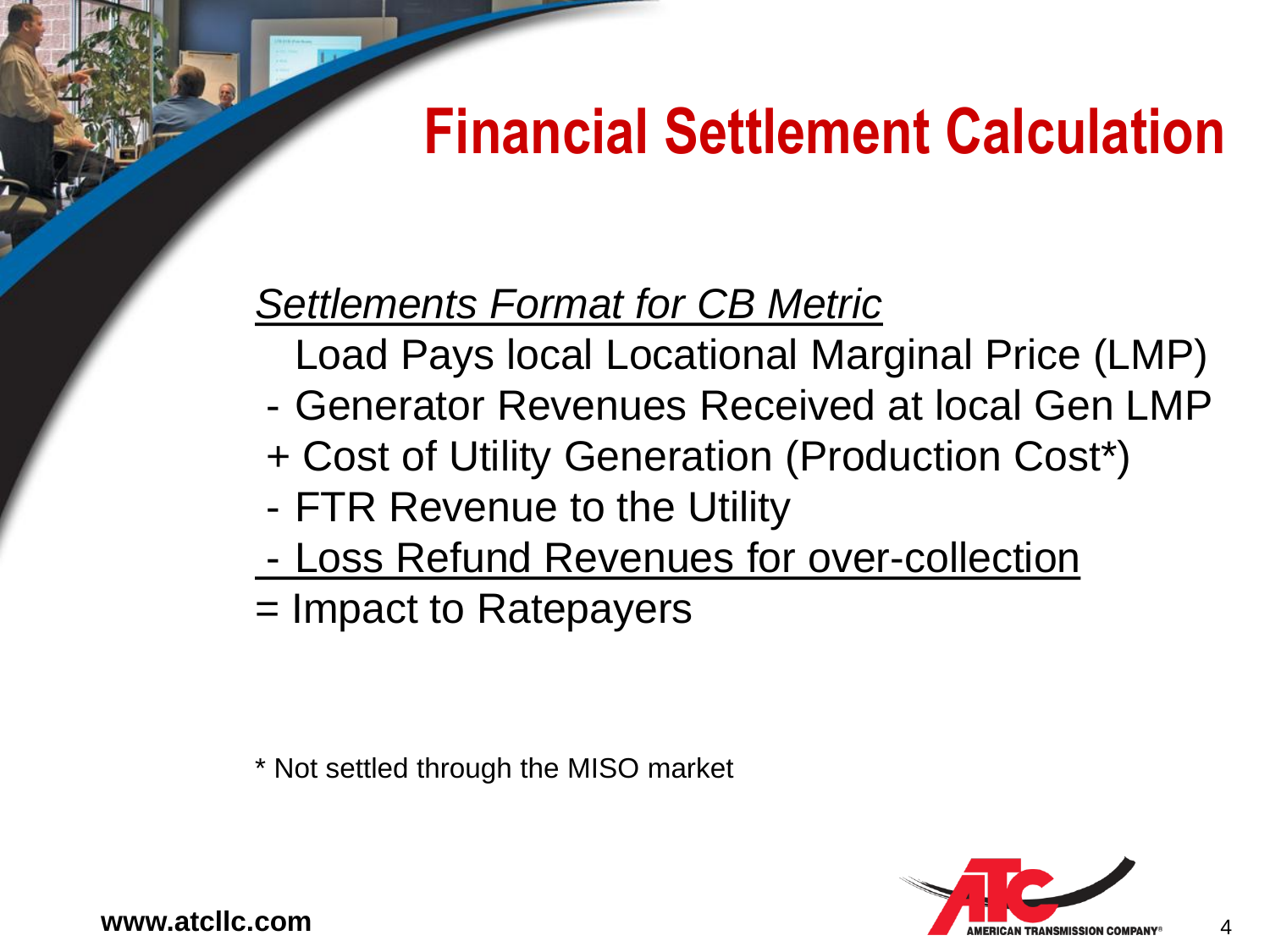## **CB Metric Calculation of Financial Settlement**

- The financial settlement including emissions cost can be calculated from PROMOD data as follows: Cost to Serve ATC Load
- = Supply + Congestion and Loss + Emissions Costs
- The result of this calculation provides the total cost to serve ATC customer load in the MISO market
- This equation is equivalent to the financial settlement but is built up from the supply cost using data available from PROMOD.

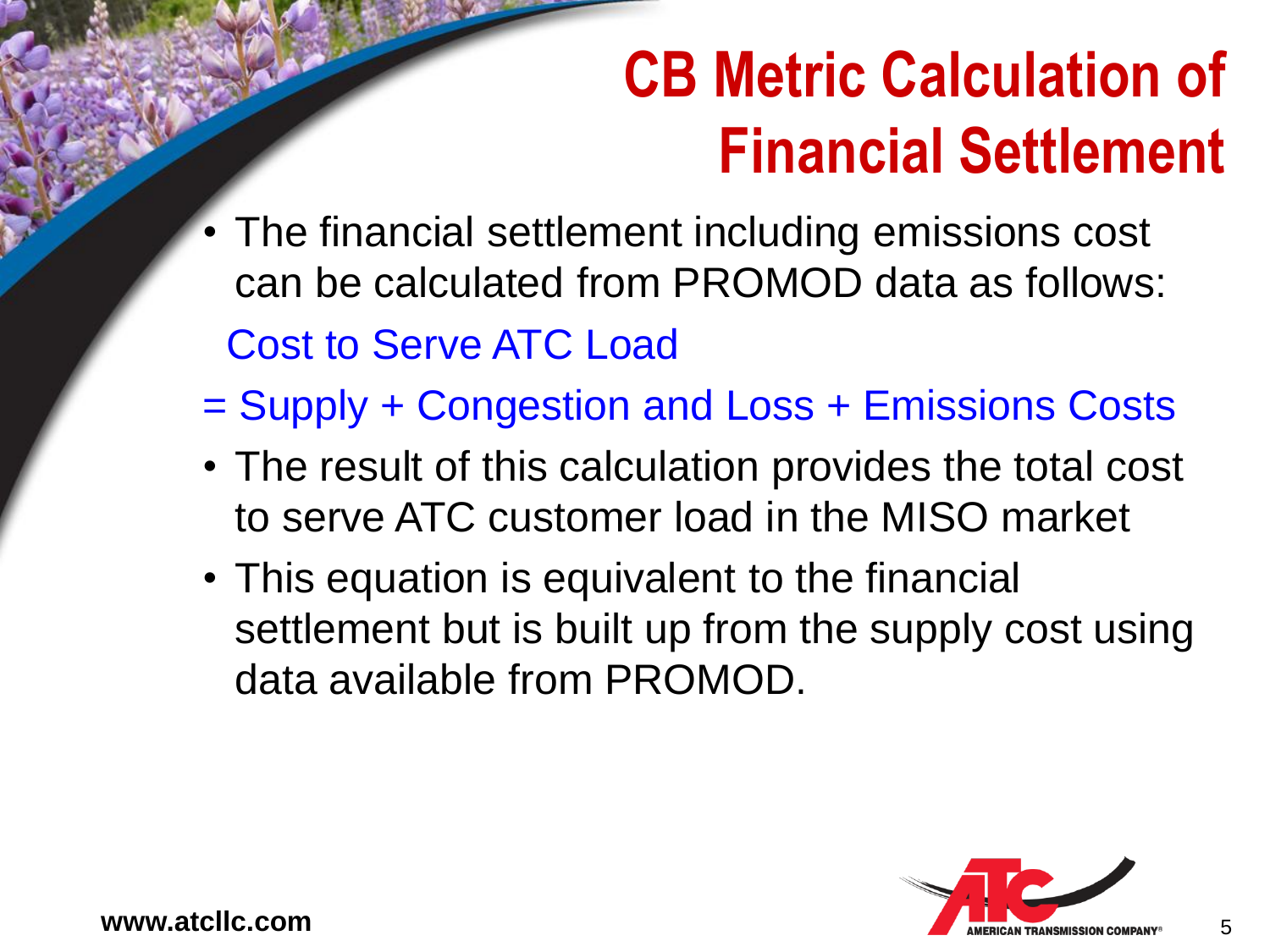## **CB Metric Components**

### Customer Benefit Metric Components:

- **Supply Cost** 
	- 1. Net Production Cost excluding IPPs within ATC
	- 2. IPP Purchase Cost to Utilities
	- 3. Import Cost
	- 4. Export Revenue
- **Congestion Cost** 
	- 5. Congestion Cost
	- 6. Revenue from Existing External FTRs
	- 7. ATC Internal FTR Value
- Loss Cost
	- 8. Marginal Loss Cost
	- 9. Loss Refund on Internal Transactions and Imports 10."Credit" for Losses Already Captured in Production Cost 11.Cost of Load Change due to Losses
- Emission Costs
	- 12.Cost due to Emissions

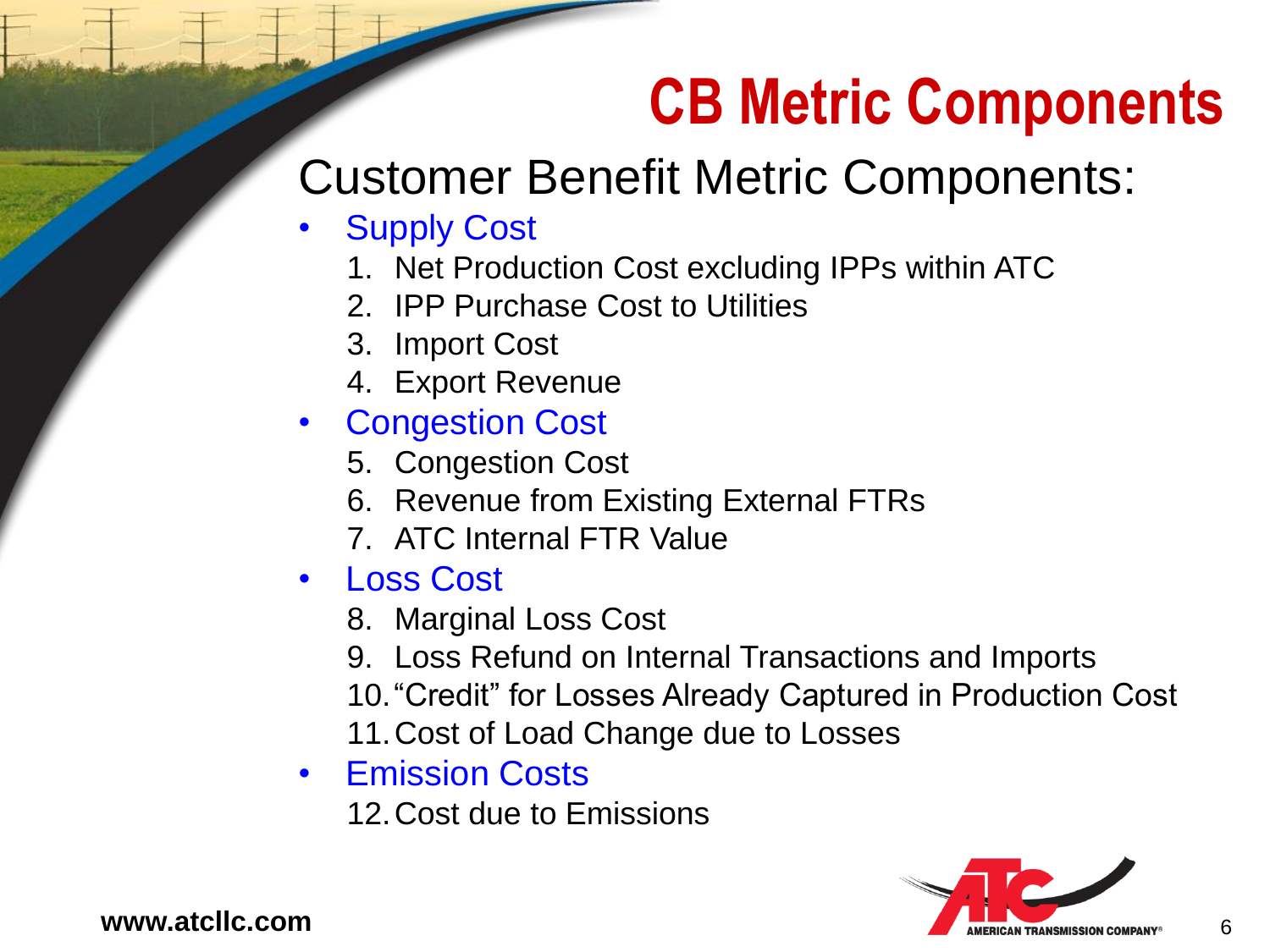## **Cost of Supply Calculation**

• The first 4 components of the CB Metric combine to make up the cost of generation supply

#### *Supply Cost*

- 1. Net Production Cost excluding IPPs within ATC
- 2. IPP Purchase Cost to Utilities
- 3. Import Cost
- 4. Export Revenue

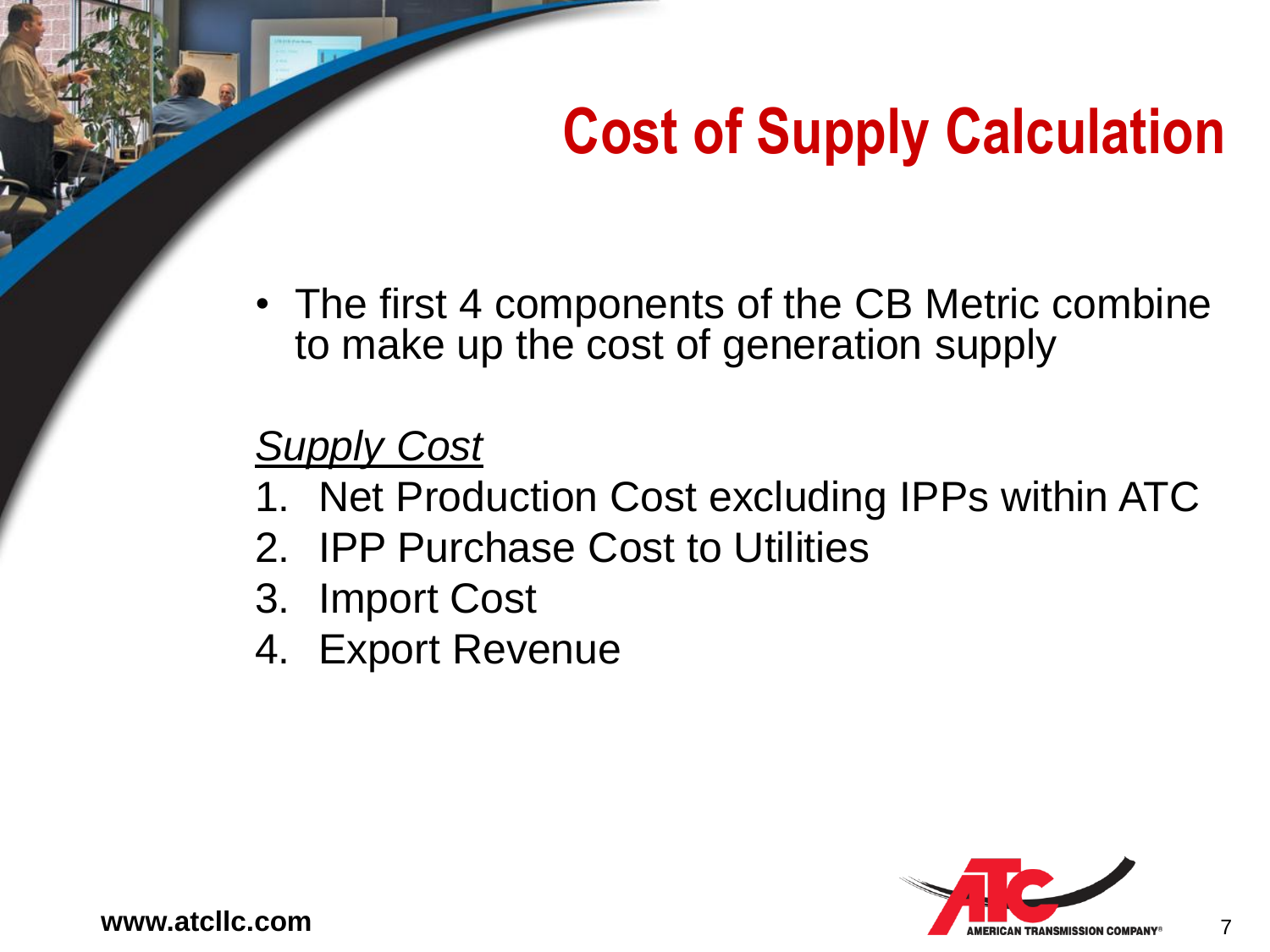## **Net Production Cost excluding IPPs within ATC**

- Generation revenue paid to Independent Power Producers (IPPs) is not an offset to utility customer cost
- Similarly, IPP production cost is not a utility customer cost
- IPP production cost is removed from the Net Production Cost
- The cost of needed IPP generation to the ATC utilities is later accounted for as a purchase cost
- The ATC Net Production Cost is calculated as:

Net Production Cost = Total ATC Utility Production Cost – IPP Production Cost

- This calculation only adjusts for IPP generation costs identified within the ATC footprint
- All calculations are performed using hourly data

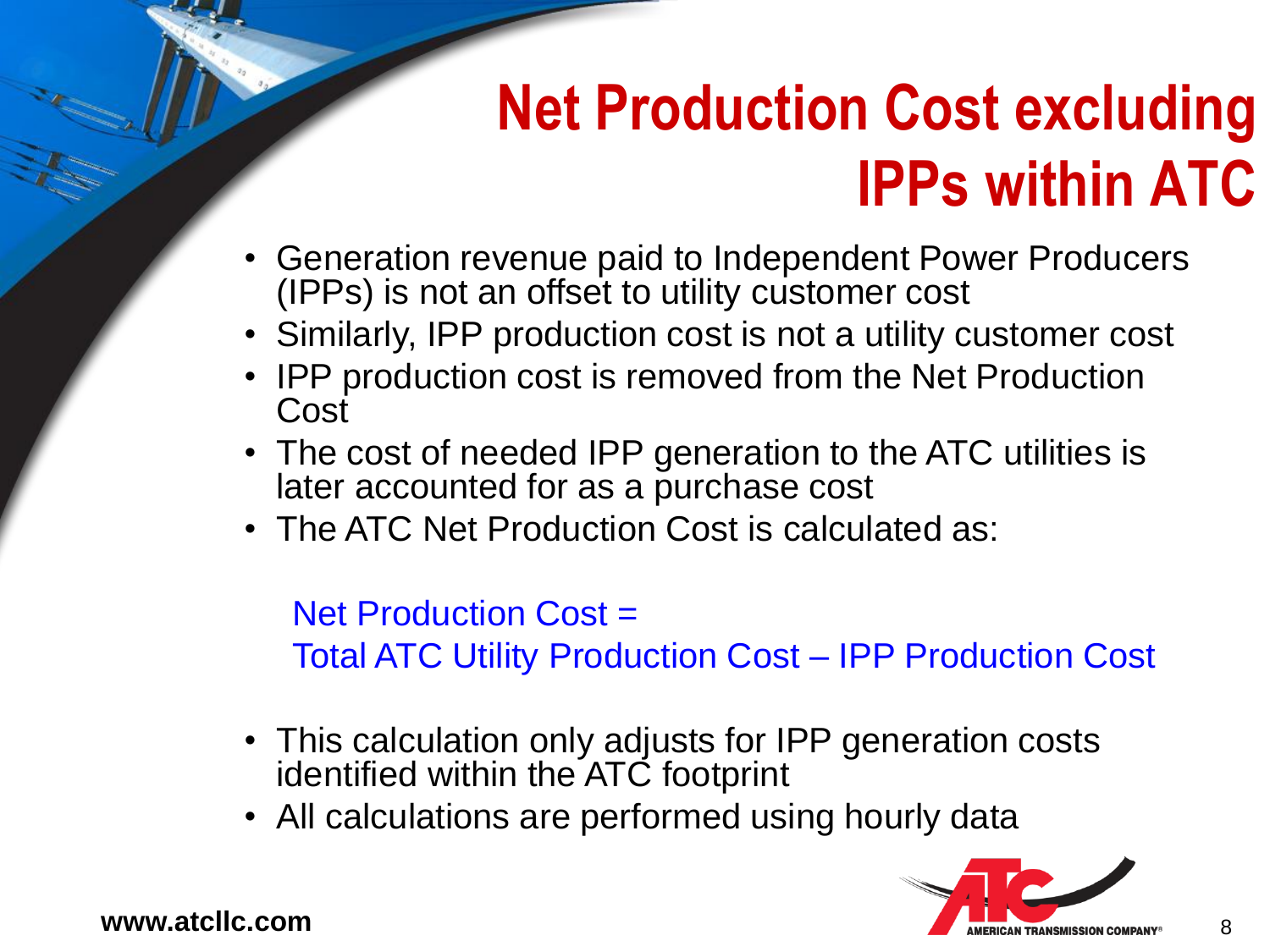## **IPP Purchase Cost to Utilities**

- The cost of IPP generation within the ATC footprint is treated as a market-based purchase from merchant generators
- Historically, the Fox Energy Center and Point Beach have been treated as IPP purchases
- The production cost from these generators is removed in the Net Production Cost calculation and included as a purchase at the market price of energy

#### IPP Purchase Cost = IPP Gen MWh \* Gen LMP

• This value is equivalent to what the generator would receive as market-based revenue

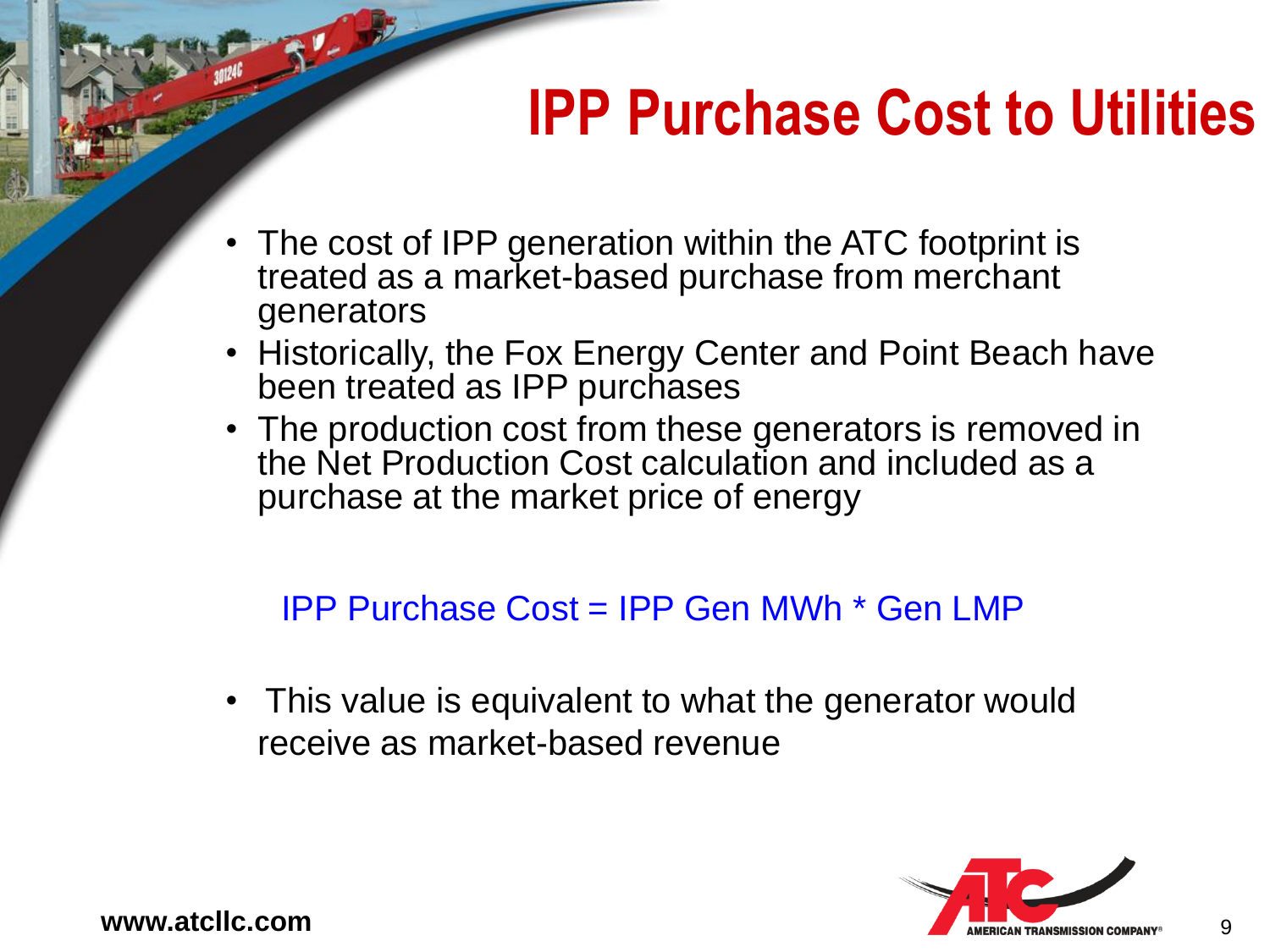## **Import Cost**

- The cost of imports is estimated using the market price at external hubs
- A composite external hub price is calculated using a weighted average of the Illinois and the Minnesota hubs
- Historically, ATC has used a 2/3 Illinois and 1/3 Minnesota hub weighting for the composite hub price
- The hourly import volume (MWh) is determined from the interchange amount

#### Import Cost = Import MWh \* Composite LMP

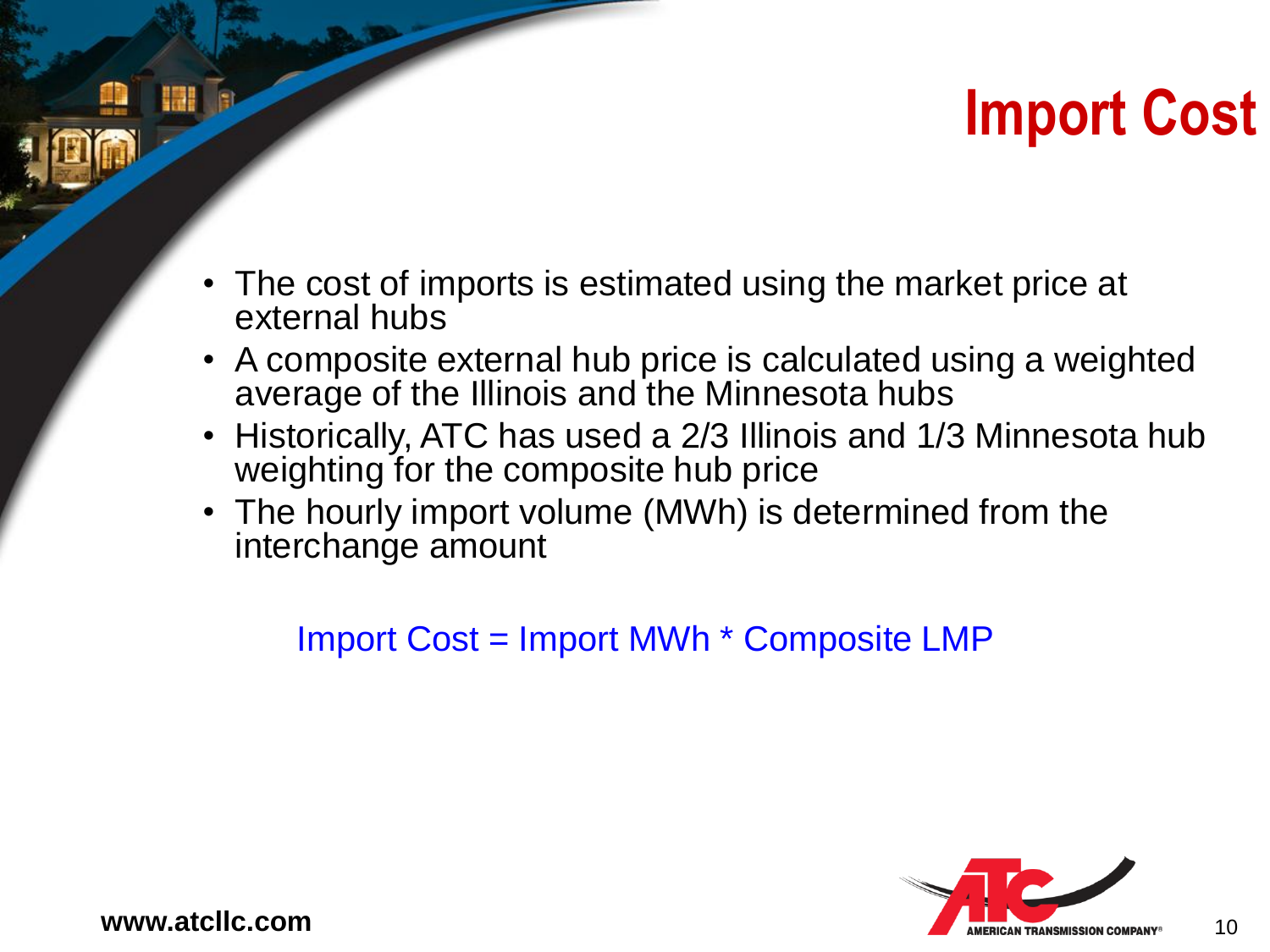## **Export Revenue**

- The revenue from exports is estimated using the weighted average generator LMP for the WUMS zone multiplied by the export volume
- The hourly export volume (MWh) is determined from the interchange amount

Export Revenue = Export MWh \* Average Generator LMP

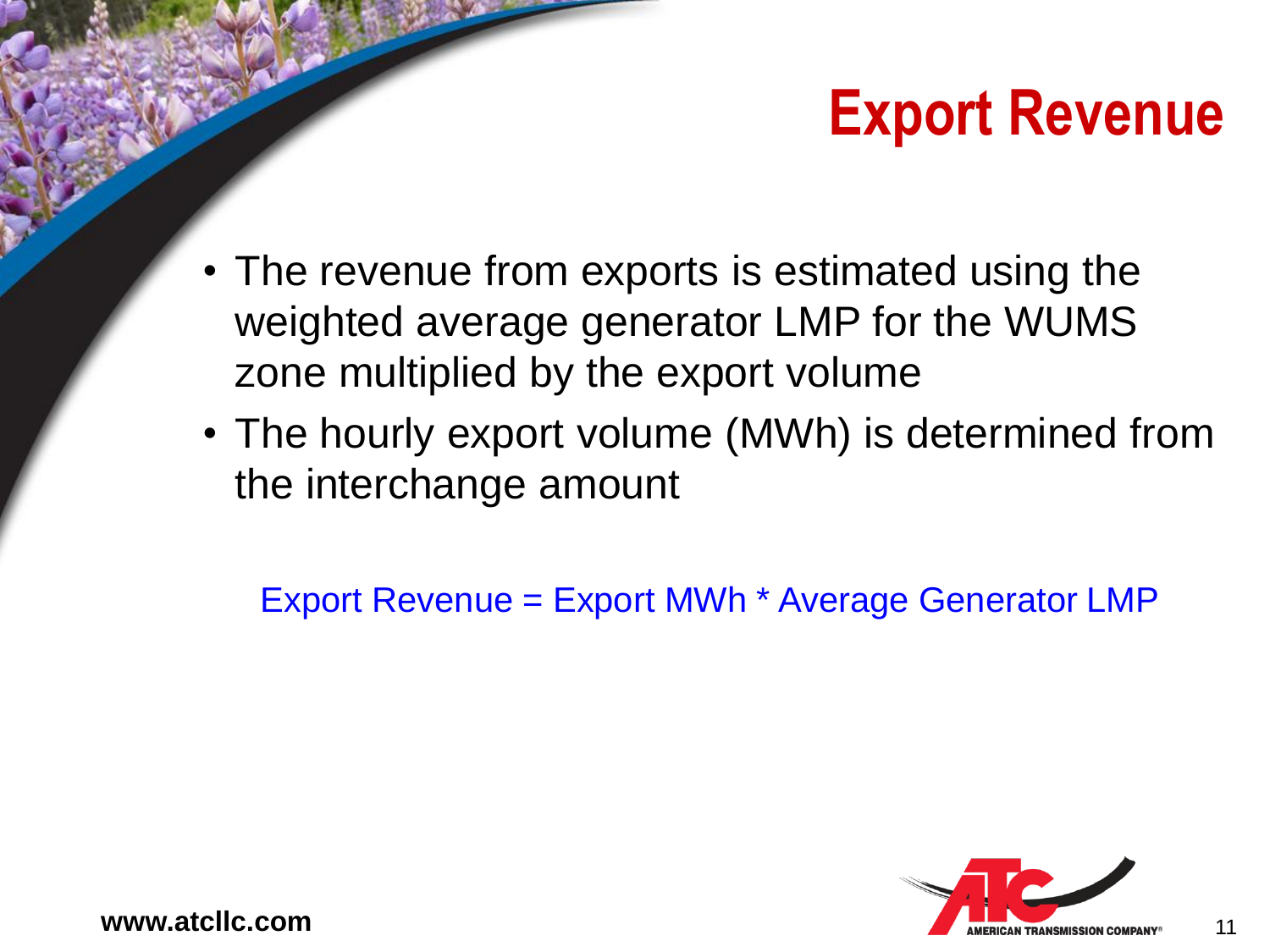## **Congestion Components**

• Components 5-7 of the CB Metric combine account for congestion costs net of the congestion hedged through FTRs

#### *Net Congestion Cost to Utility*

- 5. Congestion Cost
- 6. Revenue from Existing External FTRs
- 7. ATC Internal FTR Value

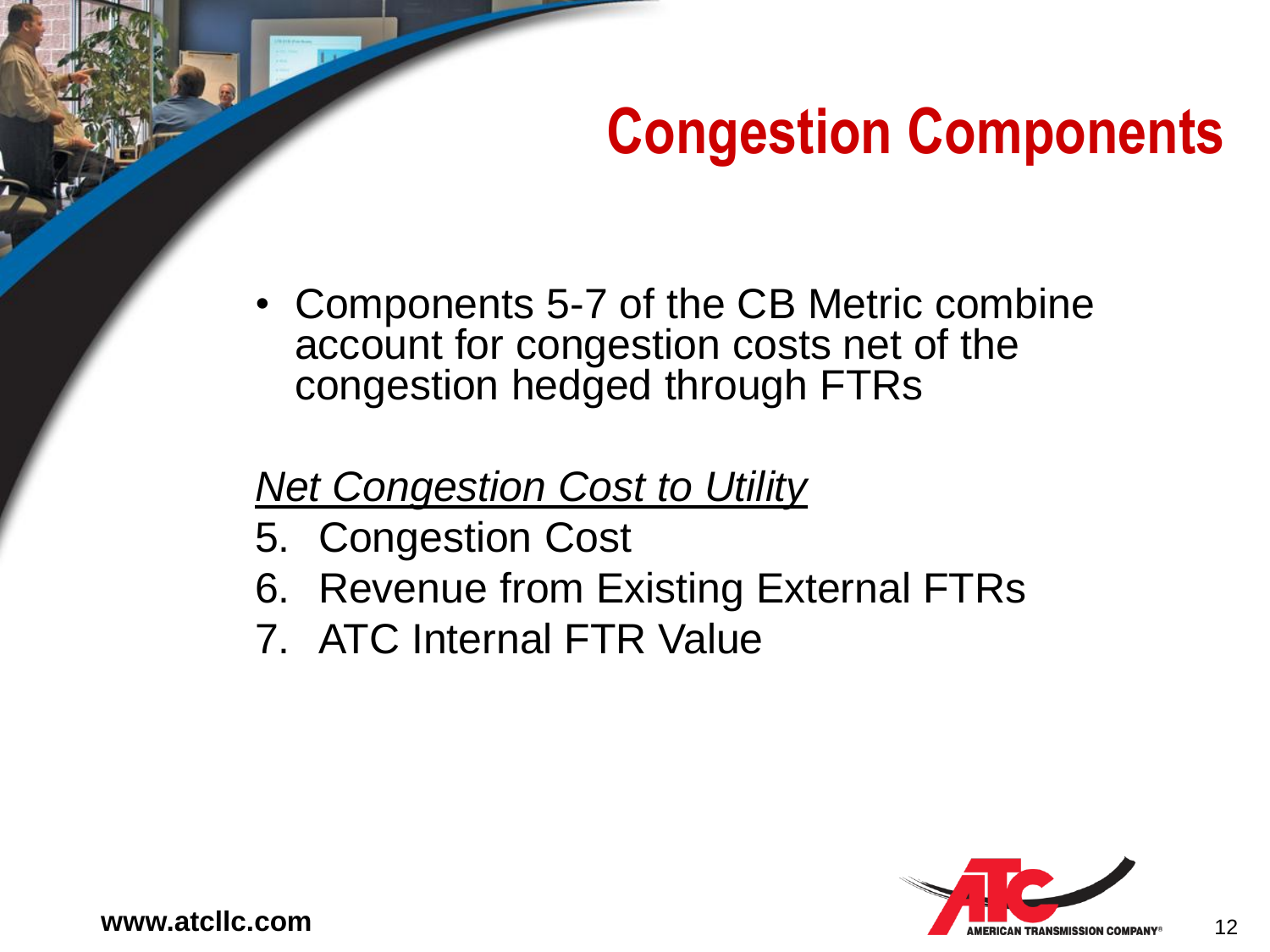## **Congestion Cost**

- ATC congestion cost is categorized as either internal (generation to load) or import congestion
- The internal congestion cost is:

Internal Congestion = (Load-Imports) \* (MCC*load* - MCC*gen*)

- Where the Marginal Congestion Cost (MCC) values are the weighted average values for WUMS (ATC)
- The import congestion cost is:

Import Congestion

- = Imports \* (MCC*load* [2 \* MCC*IL* + MCC*MN*]/3)
- Where MCC of the Illinois and Minnesota hubs are weighted the same as for the import cost calculation [composite LMP]

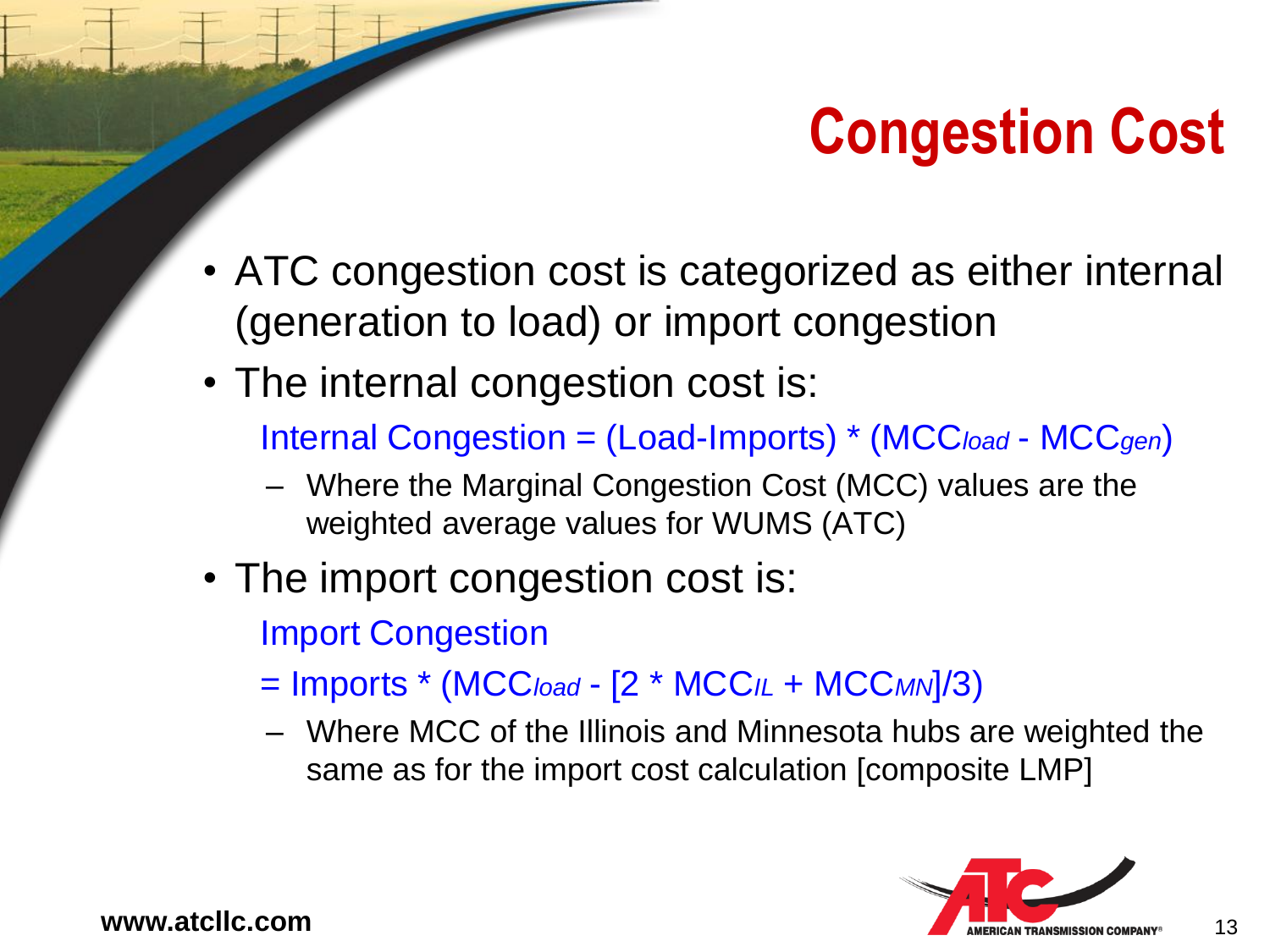### **Revenue from Existing External FTRs**

The revenue from existing FTRs is calculated as:

Value of Existing FTRs

- = Existing FTRs (MW) \* (MCC*load* MCC*outsidegen*)
- Historically, this calculation assumes the following quantity of FTRs between ATC load (WUMS) and external generation resources
	- For example, 104 MW between Boswell 4 and ATC Load
- Depending on congestion patterns, FTRs can cost utilities money. If so, it is assumed that utilities would not select these FTRs (in the long run)

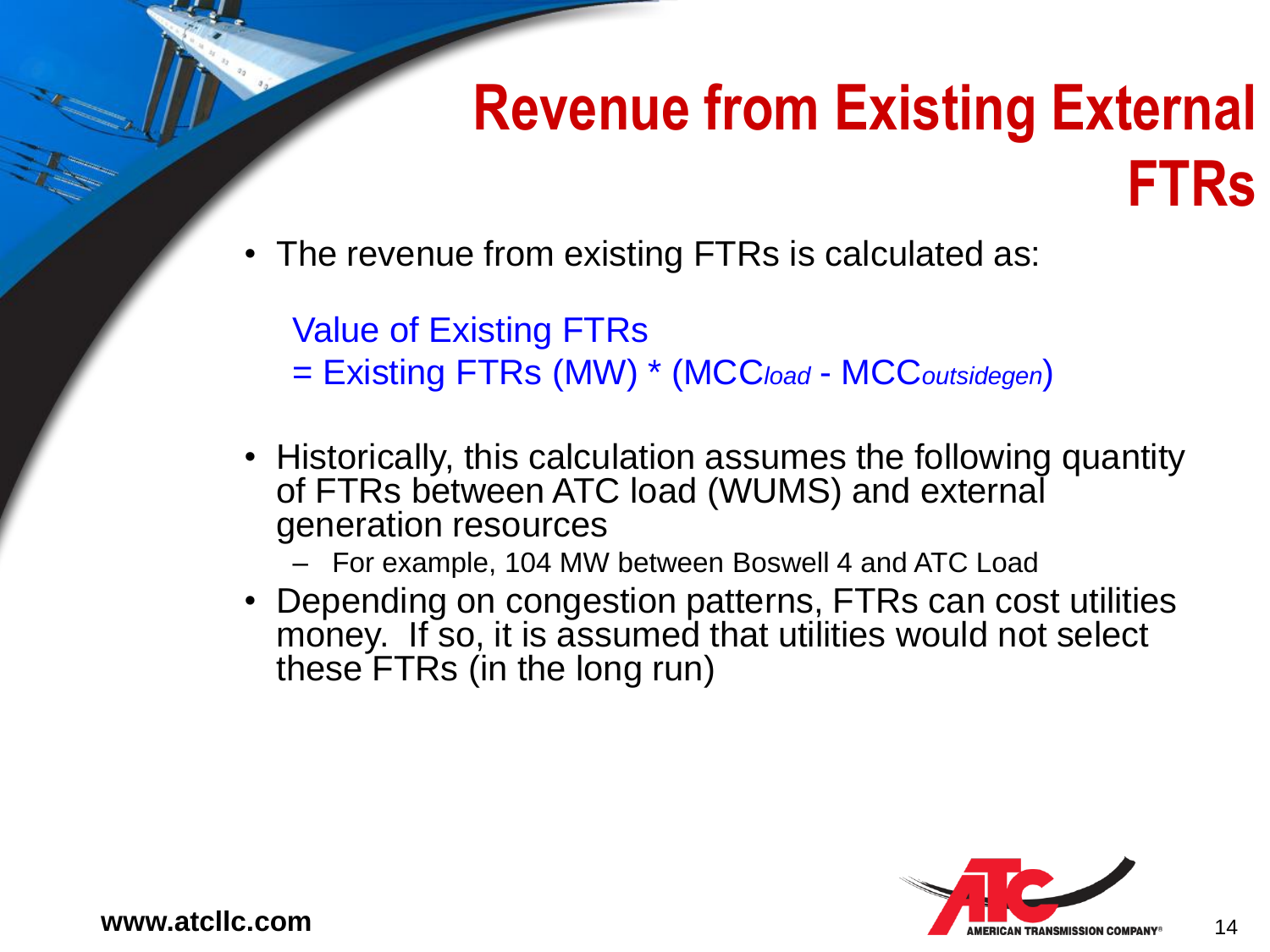# **Revenue from Incremental External FTRs (Project Case) 1**

- Incremental valuable FTRs from external resources may be made available if a project increases import capability as quantified by the First Contingency Incremental Transfer Capability (FCITC) into ATC (WUMS)
- The quantity of FTRs made available is based on the average FCITC Increase into WUMS after the Project based on (Summer On Peak) Transfer Studies
- Assumes that ATC customers would have full FTR coverage for likely and potential future "outside" network resources
- Assumes ATC utilities would request additional FTRs from external resources only if the FTR has a positive value
- Additional potential FTRs for external resources associated with the FCITC increase after the project were apportioned based on the ratio of each generator's capacity to the total amount of "outside" generation

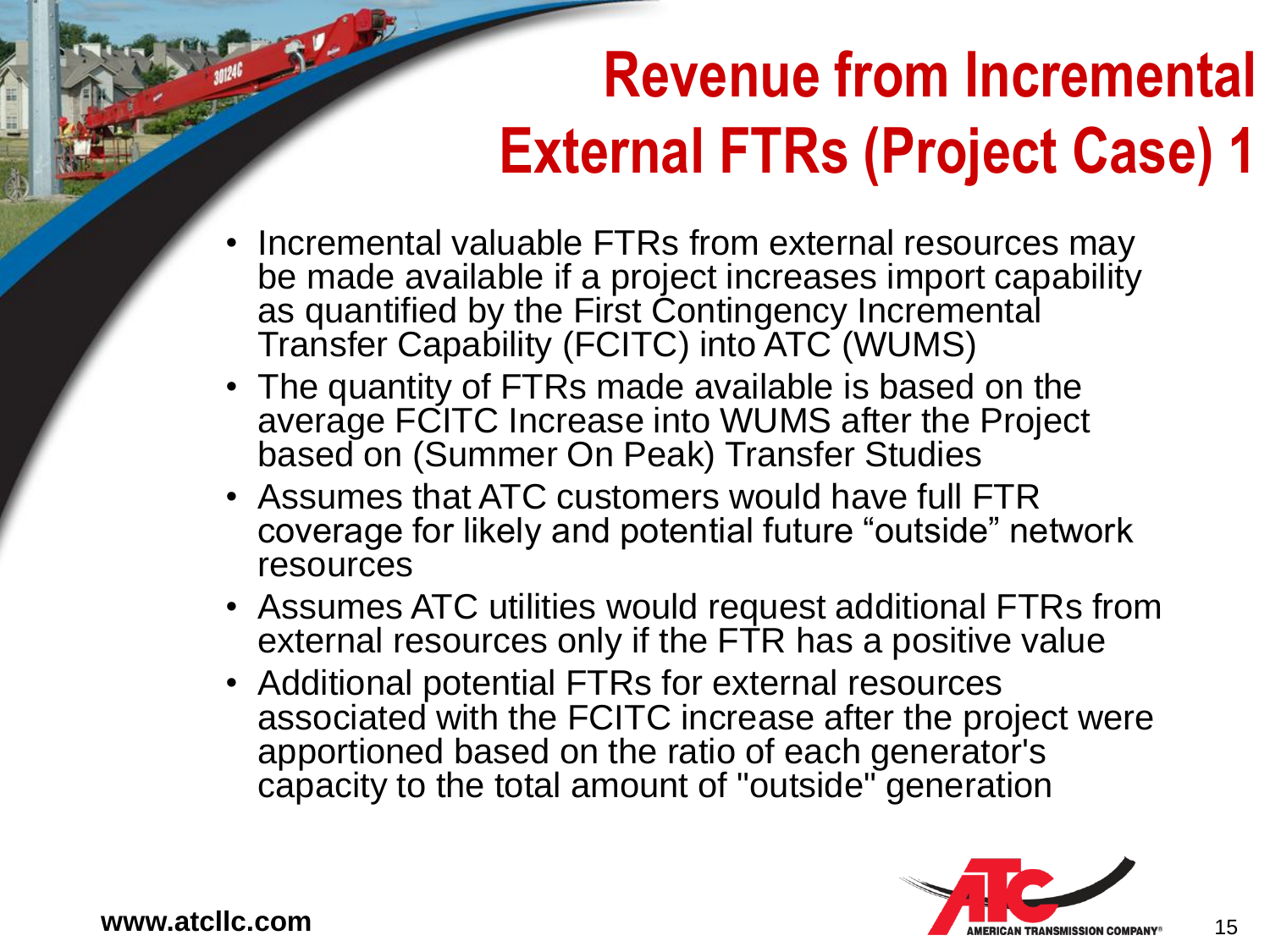# **Revenue from Incremental External FTRs (Project Case) 2**

The revenue from incremental external FTRs in the project case is then calculated as

Incremental FTR Value = Prorated FCITC \* (MCC*load* - MCC*outsidegen*)

- Where the total FCITC is prorated based on the ratio of each generator's capacity to the total amount of "outside" generation
- No incremental value is included if the total incremental value is negative

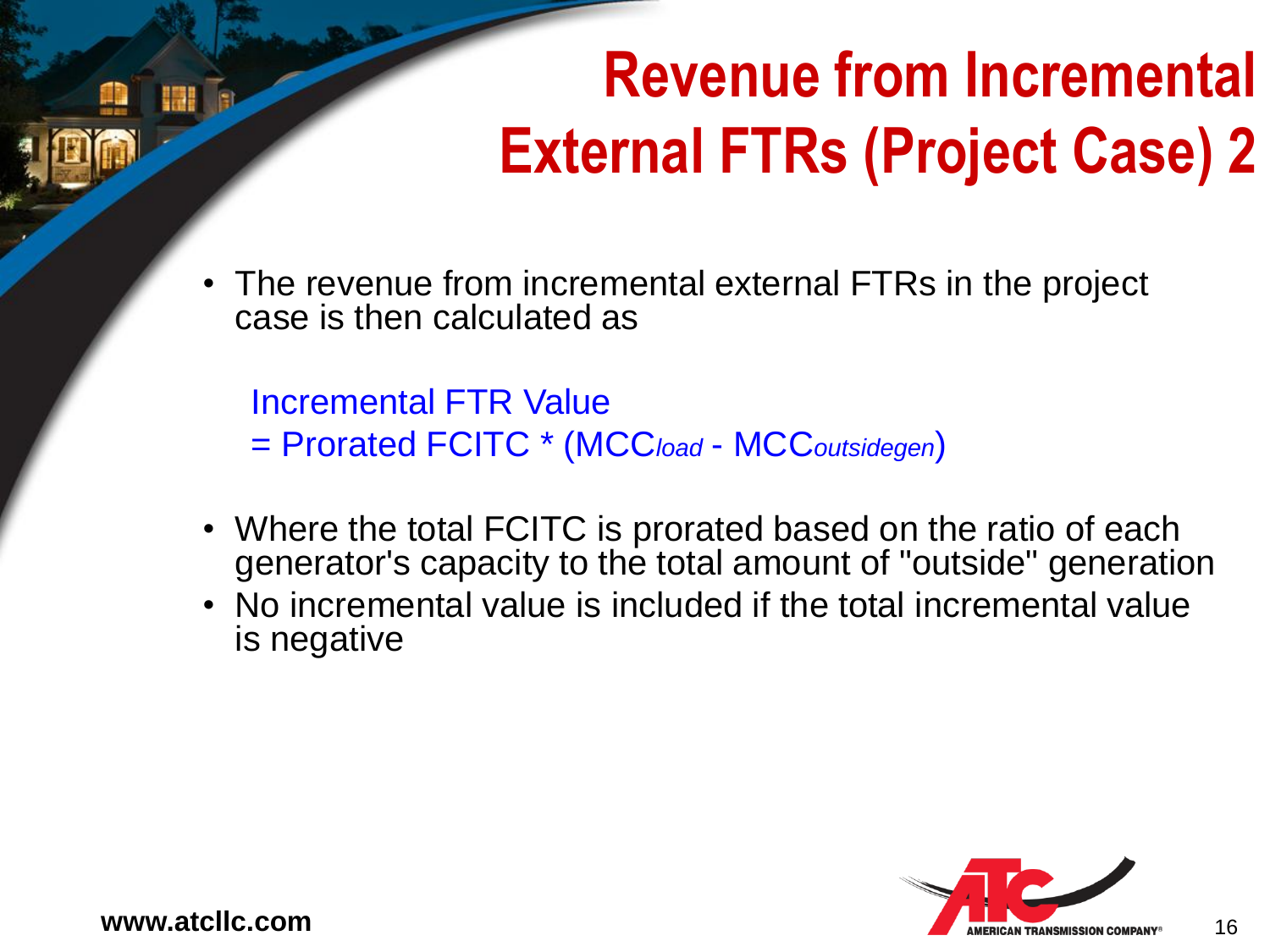## **ATC Internal FTR Value**

- ATC assumes that 85% of internal congestion costs from generation to load are hedged from internal FTRs
- This assumption is based on customer responses
- The internal FTR value is calculated as

Internal FTR Revenue = Hedged % (85%) \* Internal Congestion Costs

• Where Internal Congestion = (Load-Imports) \* (MCC*load* - MCC*gen*)

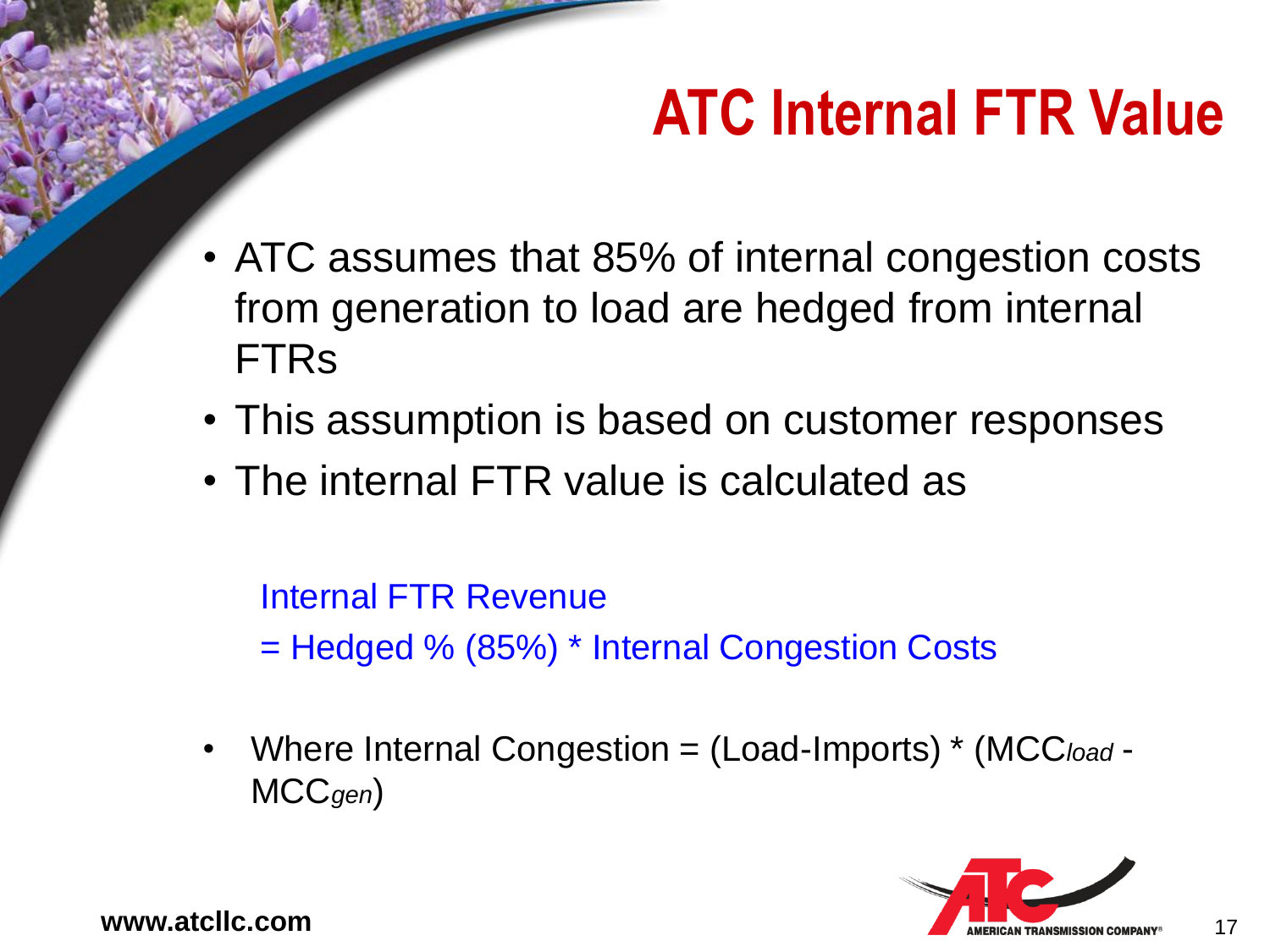## **Loss Related Components**

• Components 8-11 of the CB Metric combine to account for loss related cost impacts

### *Net Loss Cost to Utility*

- 8. Marginal Loss Cost
- 9. Loss Refund on Internal Transactions and Imports
- 10."Credit" for Losses Already Captured in Production Cost
- 11.Cost of Load Change due to Losses

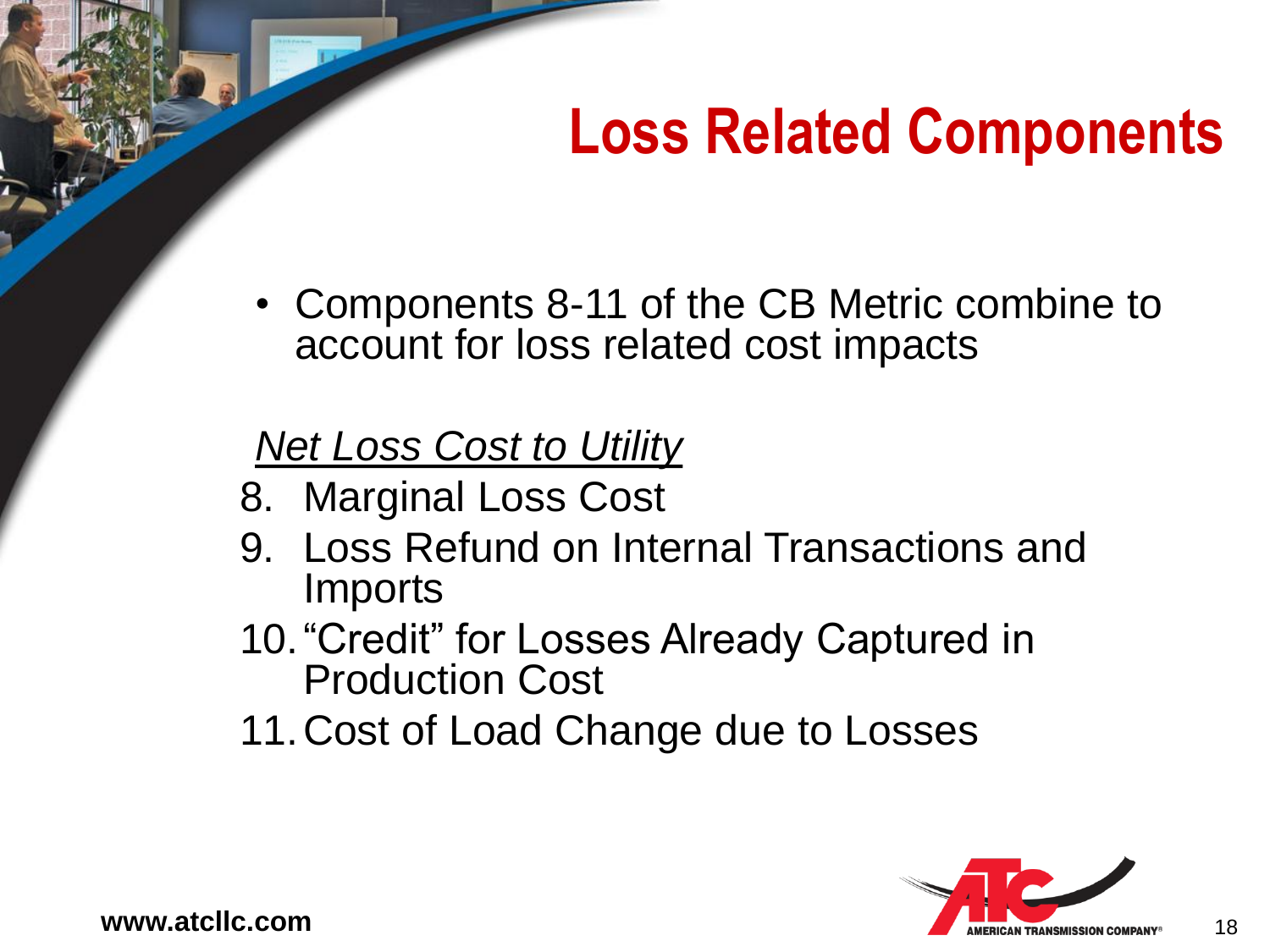## **Marginal Loss Cost**

- ATC marginal loss cost is categorized as either internal (generation to load) or import losses
- The internal loss cost is:

Internal Losses = (Load-Imports) \* (MLC*load* - MLC*gen*)

- Where the MLC values are the weighted average values for WUMS (ATC)
- The import loss cost is:
	- Import Losses
	- = Imports \* (MLC*load* [2 \* MLC*IL* + MLC*MN*]/3)
	- Where MLC of the Illinois and Minnesota hubs are weighted the same as for the import cost calculation [composite LMP]

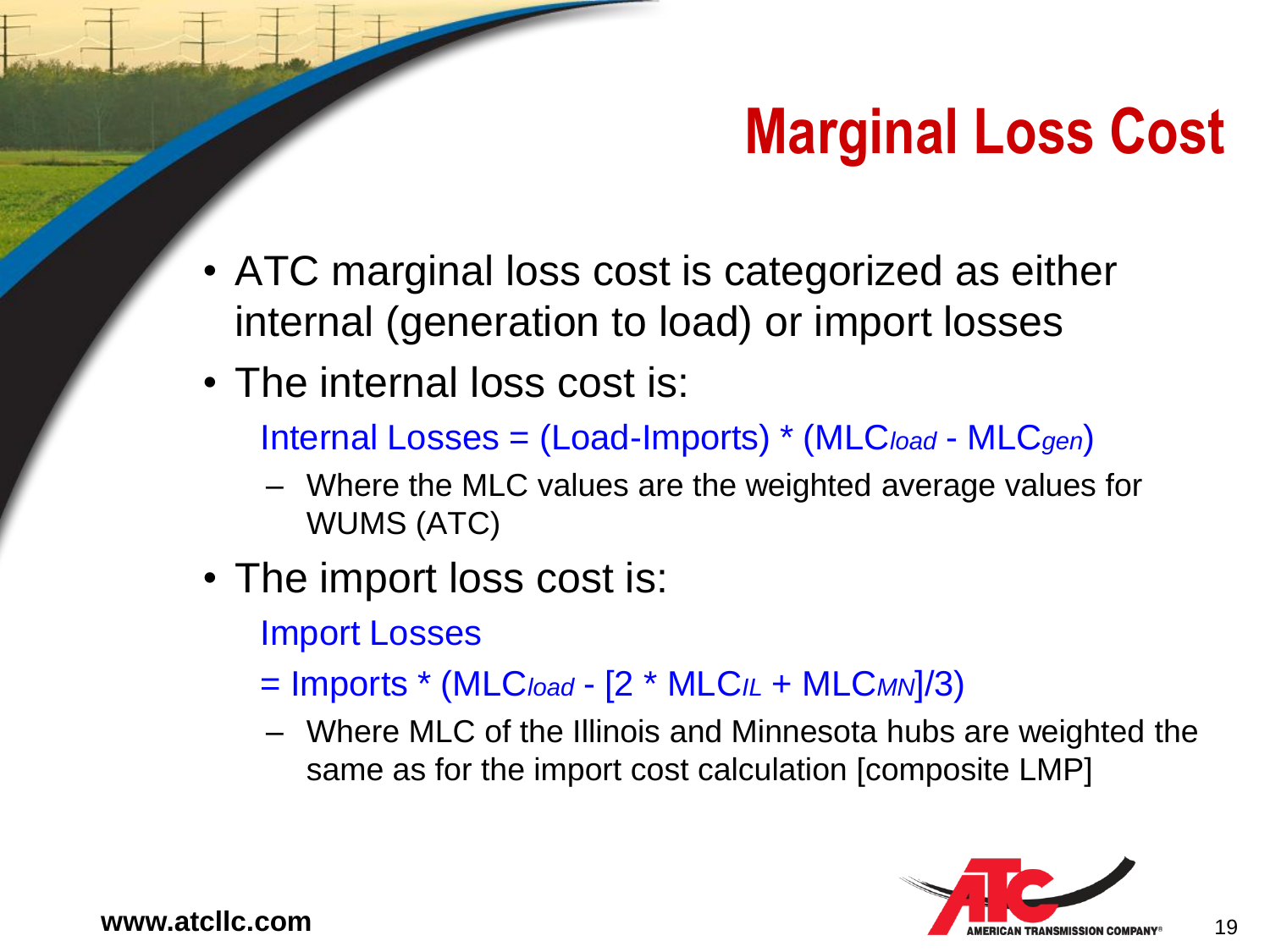## **Loss Refund on Internal Transactions and Imports**

- Marginal losses tend to be greater than the average losses on the transmission system
- Marginal loss costs are related to an incremental additional MW on the system and average twice the overall average loss cost on the system
- The loss refund is categorized as either internal, utility & IPP generation to Load, or import losses
- The loss refund is calculated as:

Loss Refund

= ½ of Internal Utility Marginal Loss Charges

+ ½ of Utility Marginal Loss Charges on Imports

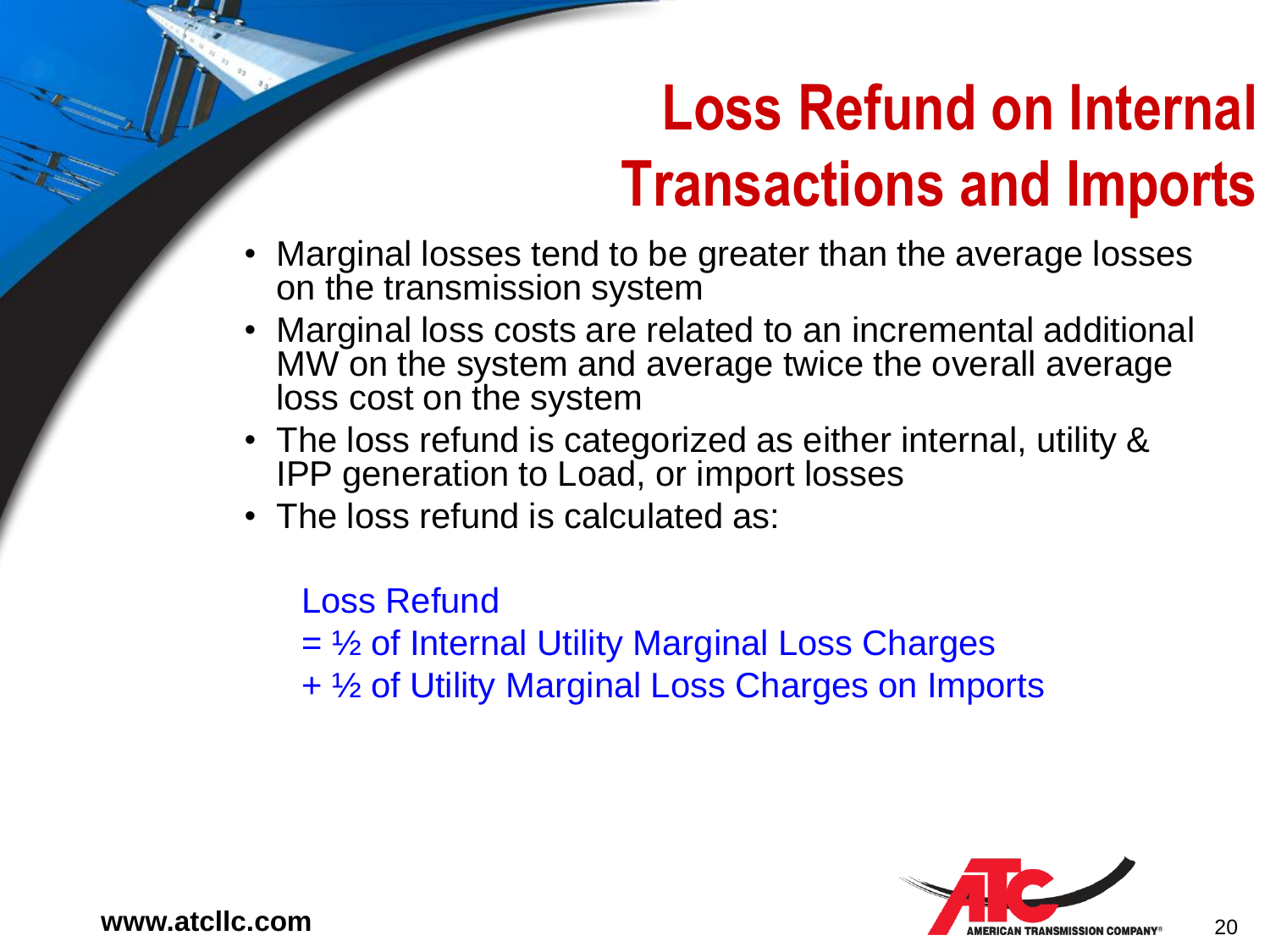## **"Credit" for Losses Already Captured in Production Cost**

- Losses are part of the load modeled in PROMOD
- The Production Cost calculation includes the cost of supplying losses
- The cost of losses has been accounted for through the previous calculations of the marginal losses and the loss refund
- To avoid double counting, the production cost of losses is "credited" back, or removed from the cost
- The static loss % included in load forecast is used to credit back the production cost of the losses
- The static loss % is calculated from the base case as: Static Loss %

= Internal average loss cost / production cost

• The credit for losses is calculated as:

Loss Credit

= Adj. Prod. Cost \* Static Loss % in Load Forecast

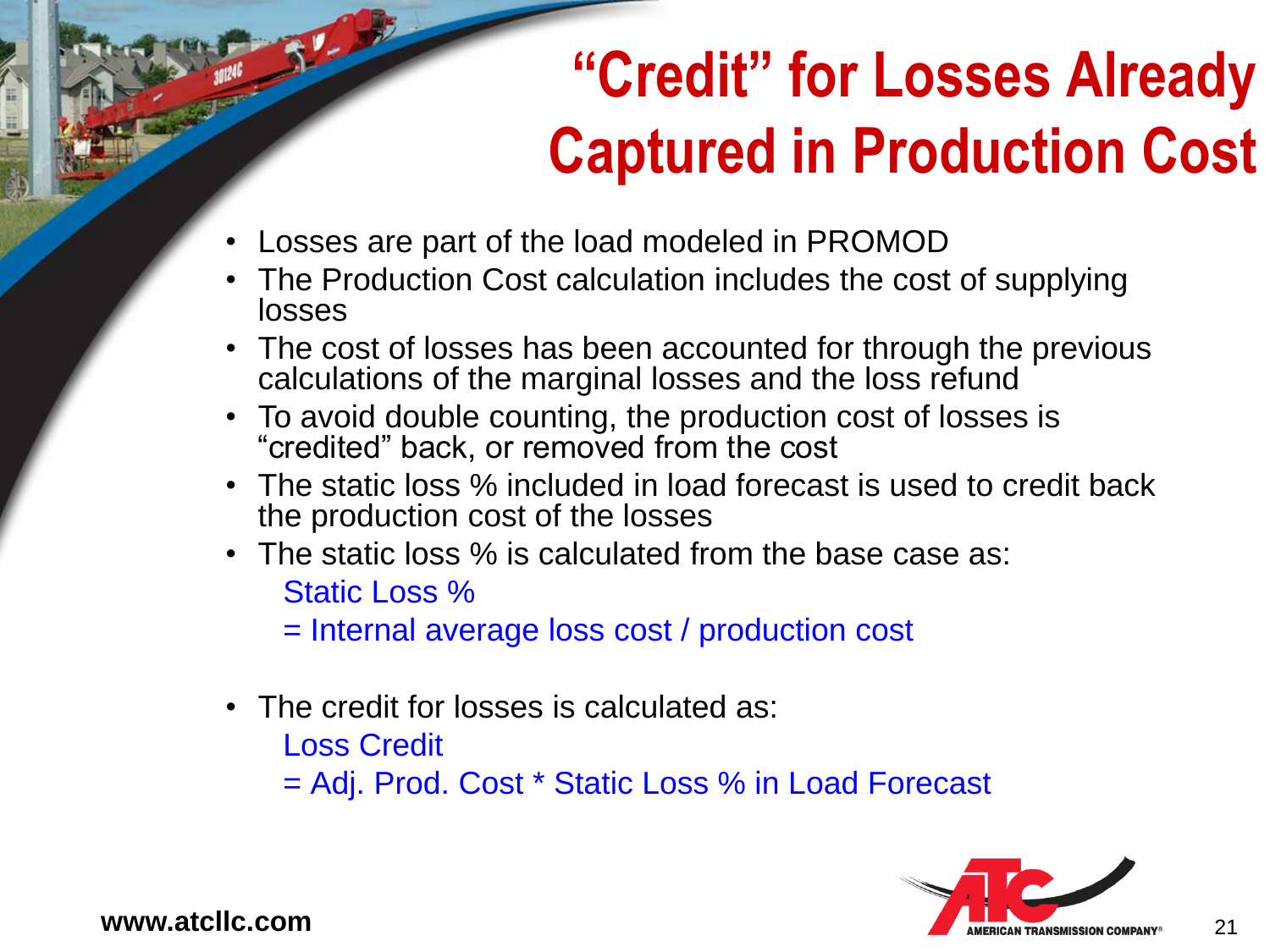## **Cost of Load Change due to Losses**

- Physical losses are part of load modeled in PROMOD
- The same load is used in the base case and the project case for the PROMOD analysis
- If a project causes a change in losses, it effectively changes the load in the project case
- To account for this, the change in losses is valued at the project case LMP for each ATC utility zone
- If losses increase due to a project, this is an additional cost and if losses decrease it is a savings

Load Change Value

= Change in Losses MWh \* Project case LMP

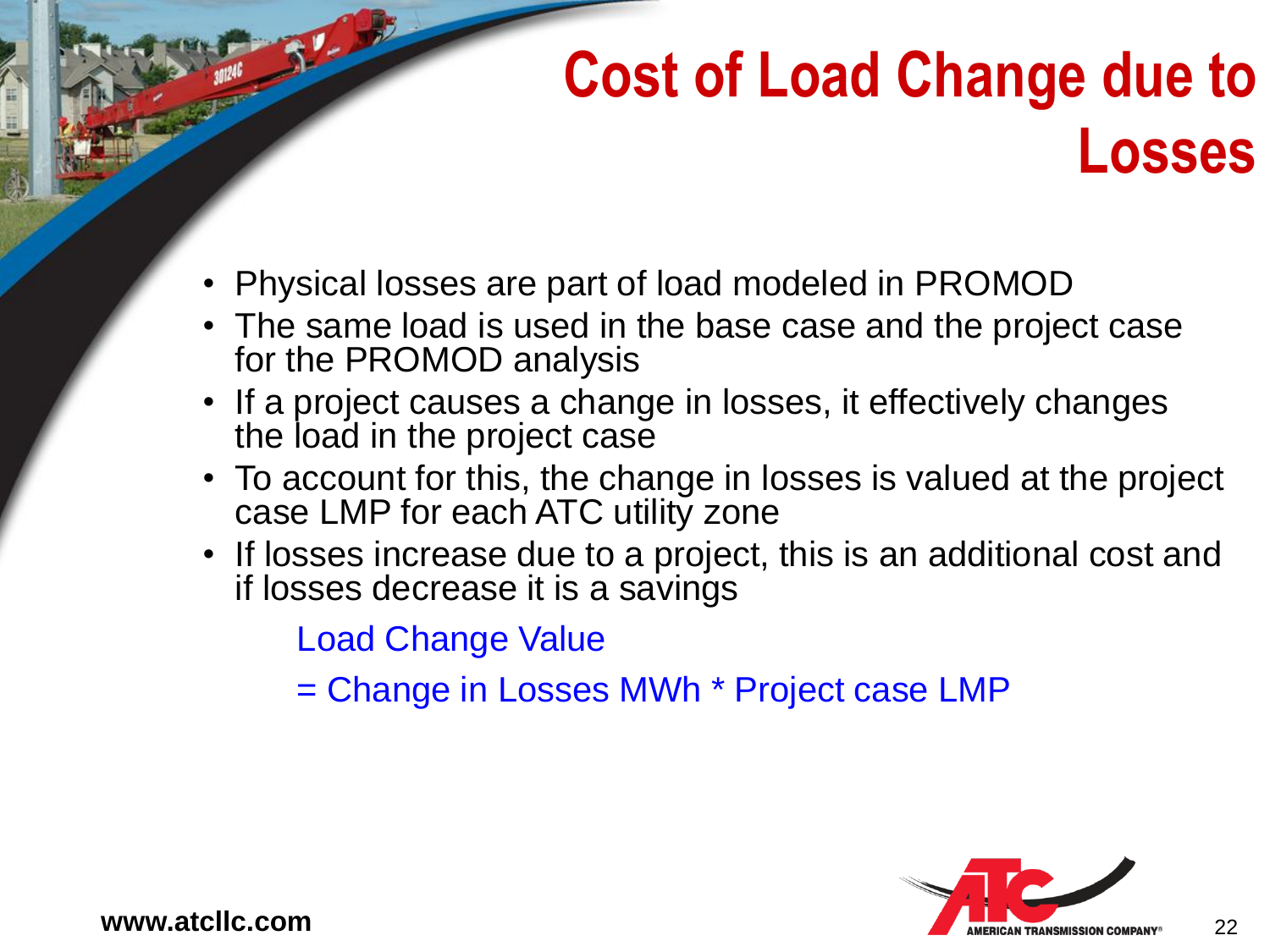## **Cost due to Emissions**

- The total pounds of emissions can be calculated in PROMOD
- The difference in emissions between the base case and project case can then be valued using an assumed cost of an emission allowance or tax (for example \$50 / ton for CO<sub>2</sub>)

Change in Cost due to emissions

= Change in emissions volume \* Cost of emission

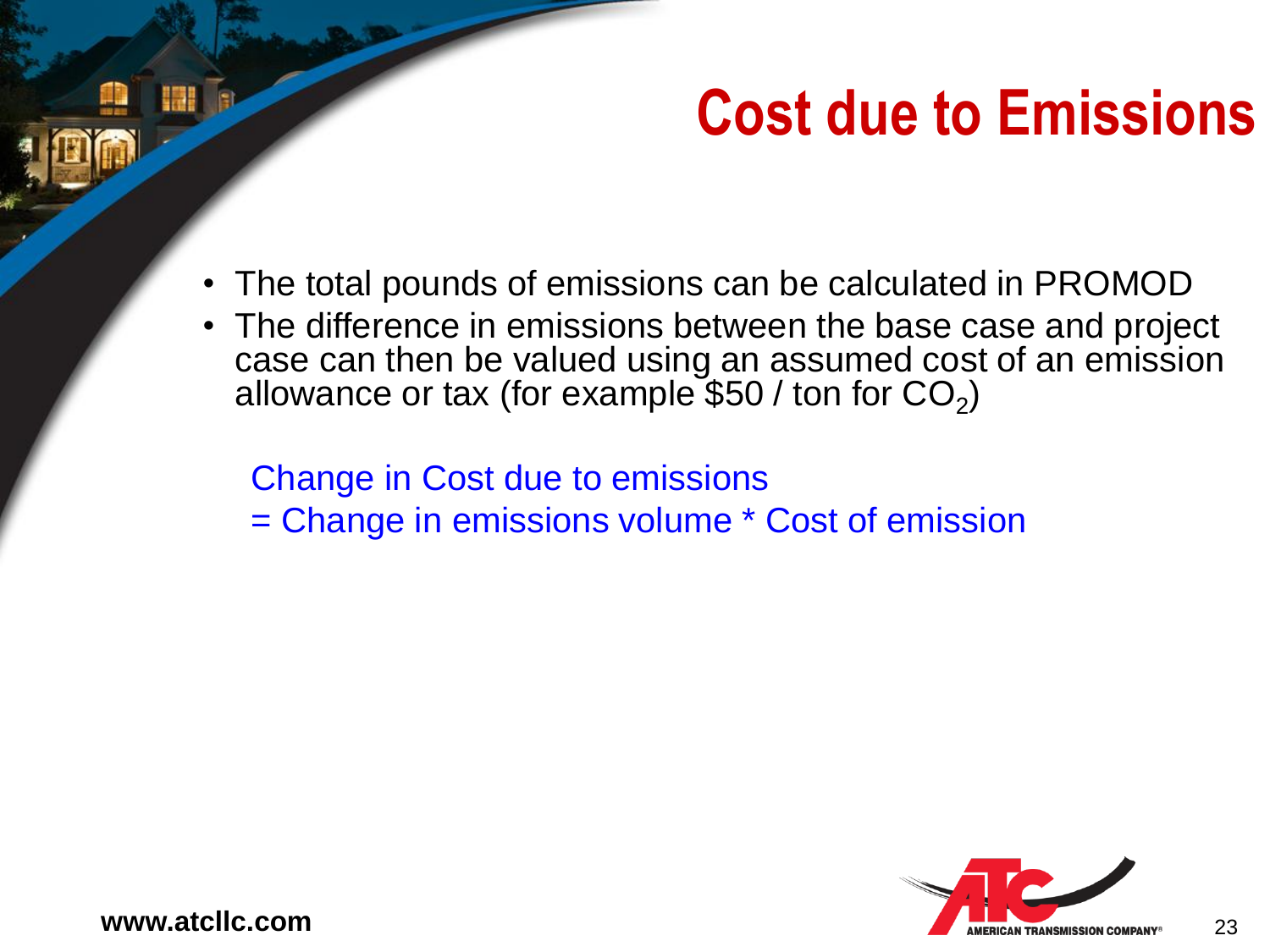# **Putting it Together**

- Perform PROMOD analysis on a base case scenario and then on the same scenario with the project included
- Difference analysis performed to determine project savings
- All future scenarios are then analyzed using ATC Customer Benefit (CB) Metric:

#### ATC Customer Benefit

= Reduction in total cost due to including the project as calculated using the CB Metric

• ATC uses the strategic flexibility method where each future result is presented to provide the bounds for plausible futures.

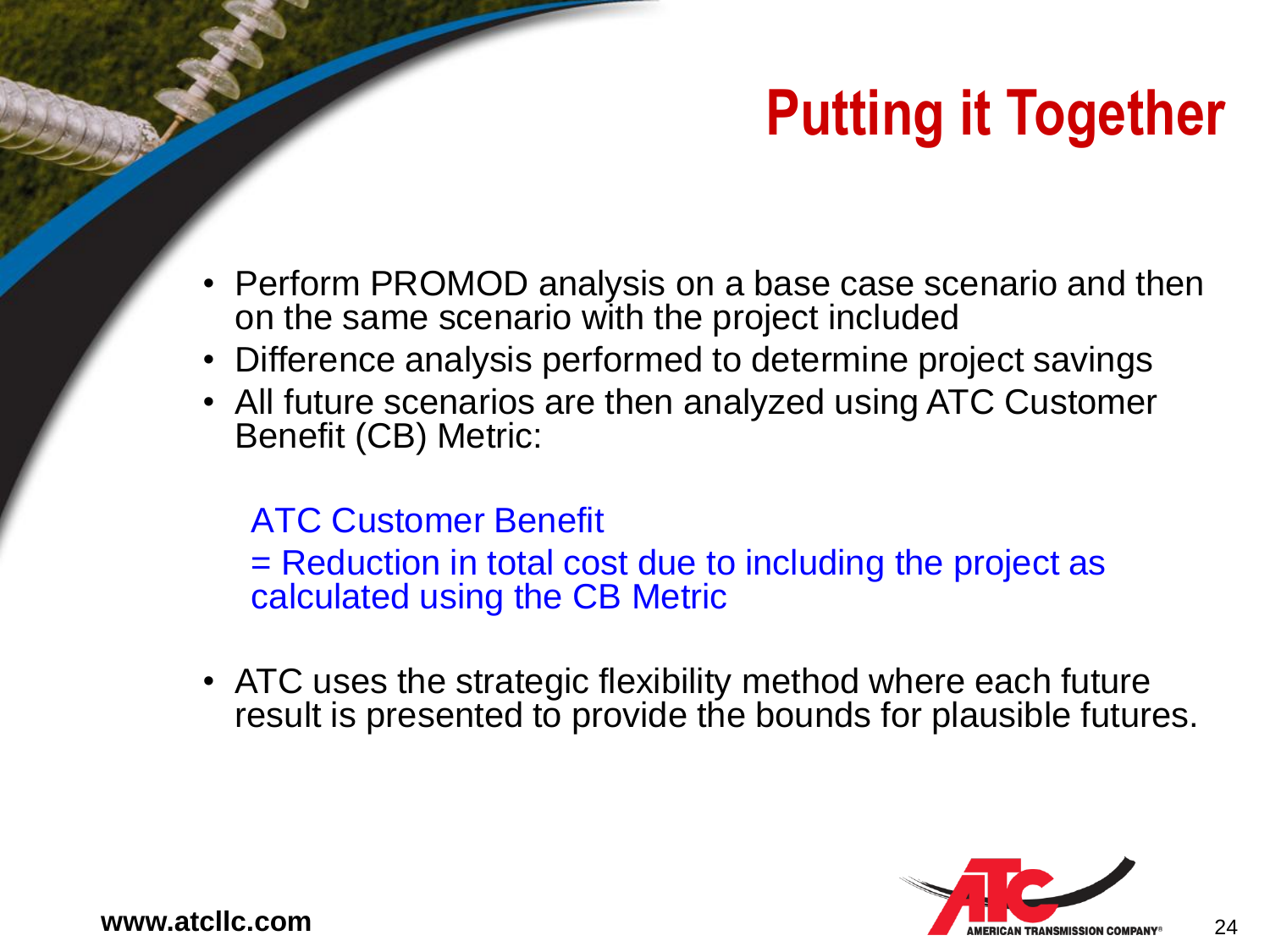## **Example of an Import Project that Decreases Congestion**

| <b>ATC Customer Benefit Change Description</b>                        | <b>ATC Benefit</b><br><b>Impact</b><br>$(S - Year)$ |           |
|-----------------------------------------------------------------------|-----------------------------------------------------|-----------|
| <b>Higher Import Cost</b>                                             | (\$17,735,214)                                      | Penalties |
| Decreased ATC Internal FTR Value                                      | (\$5,006,370)                                       |           |
| <b>Decreased Export Revenue</b>                                       | (\$2,699,523)                                       |           |
| Decreased Revenue from Existing External FTRs                         | (\$1,334,542)                                       |           |
| Net Increase in Marginal Loss Cost                                    | (\$191,707)                                         |           |
| Increased "Credit" for Losses Already Captured in Production Cost     | \$55,354                                            | Benefits  |
| <b>Higher Loss Refund on Internal Transactions and Imports</b>        | \$95,854                                            |           |
| Decreased Cost of Load Change due to Losses                           | \$1,827,797                                         |           |
| Decreased Cost due to decreased $CO2$ Emissions (CO <sub>2</sub> Tax) | \$4,553,880                                         |           |
| <b>Congestion Cost Benefit</b>                                        | \$9,355,026                                         |           |
| Lower IPP Purchase Cost to Utilities                                  | \$10,218,890                                        |           |
| Lower Net Production Cost excluding IPPs within ATC                   | \$12,317,268                                        |           |
| <b>Total ATC Customer Benefit:</b>                                    | \$11,456,712                                        |           |

 $(\$) = \text{Costs / Penalties}$  \$ = Savings / Benefits